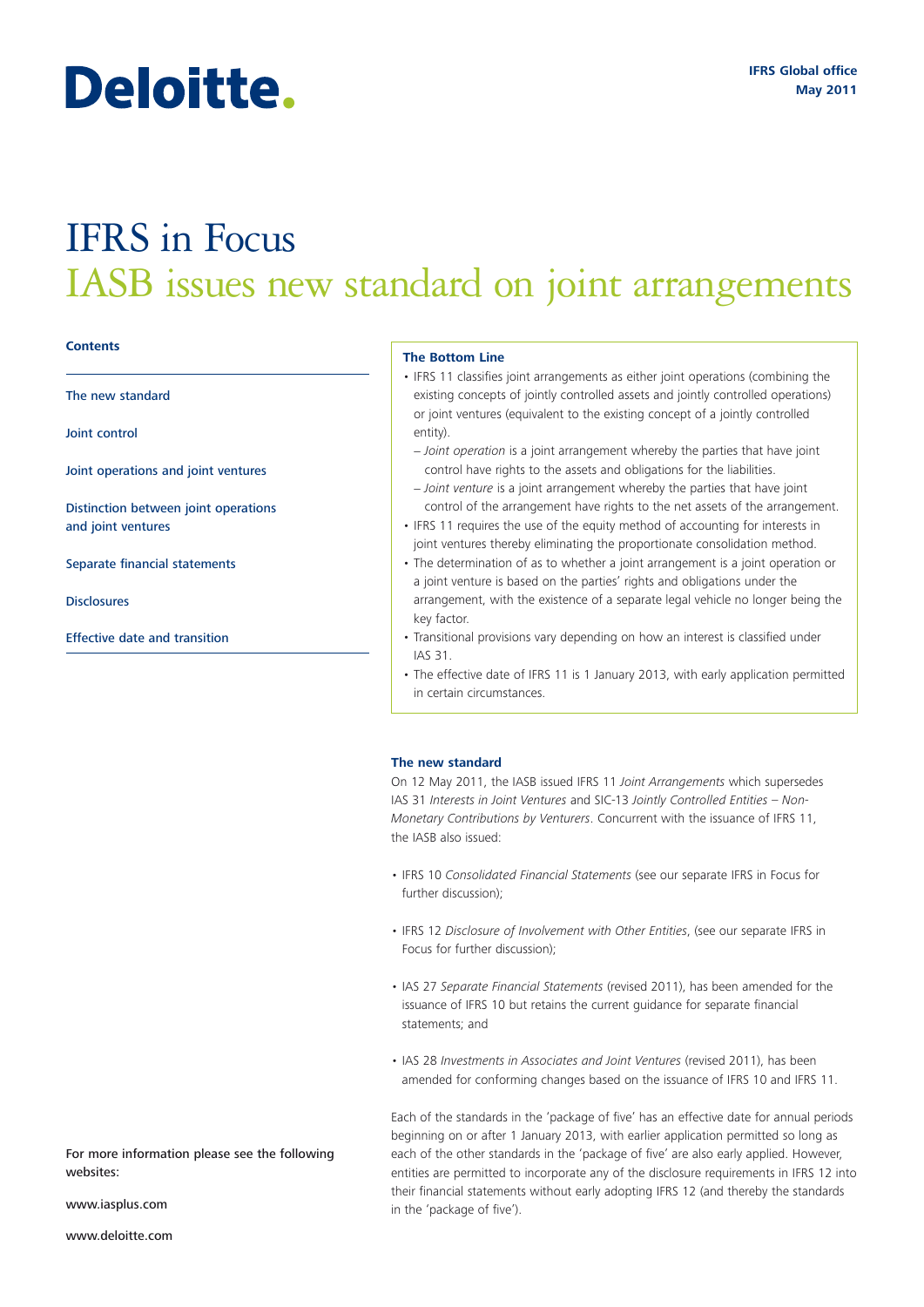#### **Joint control**

IFRS 11 defines a joint arrangement as an "arrangement of which two or more parties have joint control" and makes clear that joint control exists only when "decisions about the relevant activities require the unanimous consent of the parties that control the arrangement collectively."

#### Observation

The concept of joint control includes control by more than two parties, but not when decisions may be reached by more than one combination of those parties. IFRS 11 provides the following example to illustrate this point:

Assume an arrangement has three parties: A has 50 per cent of the voting rights in the arrangement and B and C each have 25 per cent. The contractual arrangement between A, B and C specifies that at least 75 per cent of the voting rights are required to make decisions about the relevant activities of the arrangement. Even though A can block any decision, it does not control the arrangement because it needs the agreement of either B or C. In this example, A, B and C collectively control the arrangement. However, there is more than one combination of parties that can agree to reach 75 percent of the voting rights (i.e., either A and B or A and C). In such a situation, to be a joint arrangement the contractual arrangement between the parties would need to specify which combination of the parties is required to agree unanimously to decisions about the relevant activities of the arrangement.

#### **Joint operations and joint ventures**

The new Standard establishes two types of joint arrangements: *joint operations* and *joint ventures*. The two types of joint arrangements are distinguished by the rights and obligations of those parties to the joint arrangement. In a joint operation, the parties to the joint arrangement (referred to as "joint operators") have rights to the assets and obligations for the liabilities of the arrangement. By contrast, in a joint venture, the parties to the arrangement (referred to as "joint venturers") have rights to the net assets of the arrangement.

IFRS 11 requires that a joint operator recognise its share of the assets, liabilities, revenues and expenses in accordance with applicable IFRSs while a joint venturer would account for its interest using the equity method of accounting under IAS 28 (revised 2011) *Investments in Associates and Joint Ventures*. The option of proportional consolidation included in IAS 31 has not been retained.

#### Observation

The mechanics of equity accounting, as detailed in IAS 28, have not changed and the accounting for joint operations is consistent with the current treatment of jointly controlled operations and jointly controlled assets.

IFRS 11 applies to all parties that have an interest in a joint arrangement, not just to those that have joint control. Therefore, all parties that have an interest in a joint operation should recognise their share of assets, liabilities, revenues and expenses arising from that interest. However, the accounting for an interest in a joint venture will depend on whether the party has joint control. A party that has joint control or significant influence over a joint venture will account for its interest using the equity method of accounting, a party that does not will apply IFRS 9 *Financial Instruments* (or IAS 39 *Financial Instruments: Recognition and Measurement*, as applicable). Hence, adoption of IFRS 11 requires that all parties to joint arrangements evaluate whether the arrangement meets the definition of a joint operation or a joint venture.

#### **Distinction between joint operations and joint ventures**

The existence of a separate vehicle is a necessary, but not sufficient, condition for a joint arrangement to be considered a joint venture.

In the absence of a separate vehicle, IFRS 11 makes it clear that the parties to the joint arrangement have direct rights and obligations to the assets and liabilities of the arrangement and hence the arrangement will be classified as a joint operation. In an arrangement with a separate vehicle, that may or may not be the case, all relevant facts and circumstances should be considered in determining whether the parties to the arrangement have rights to the *net assets* of the arrangement.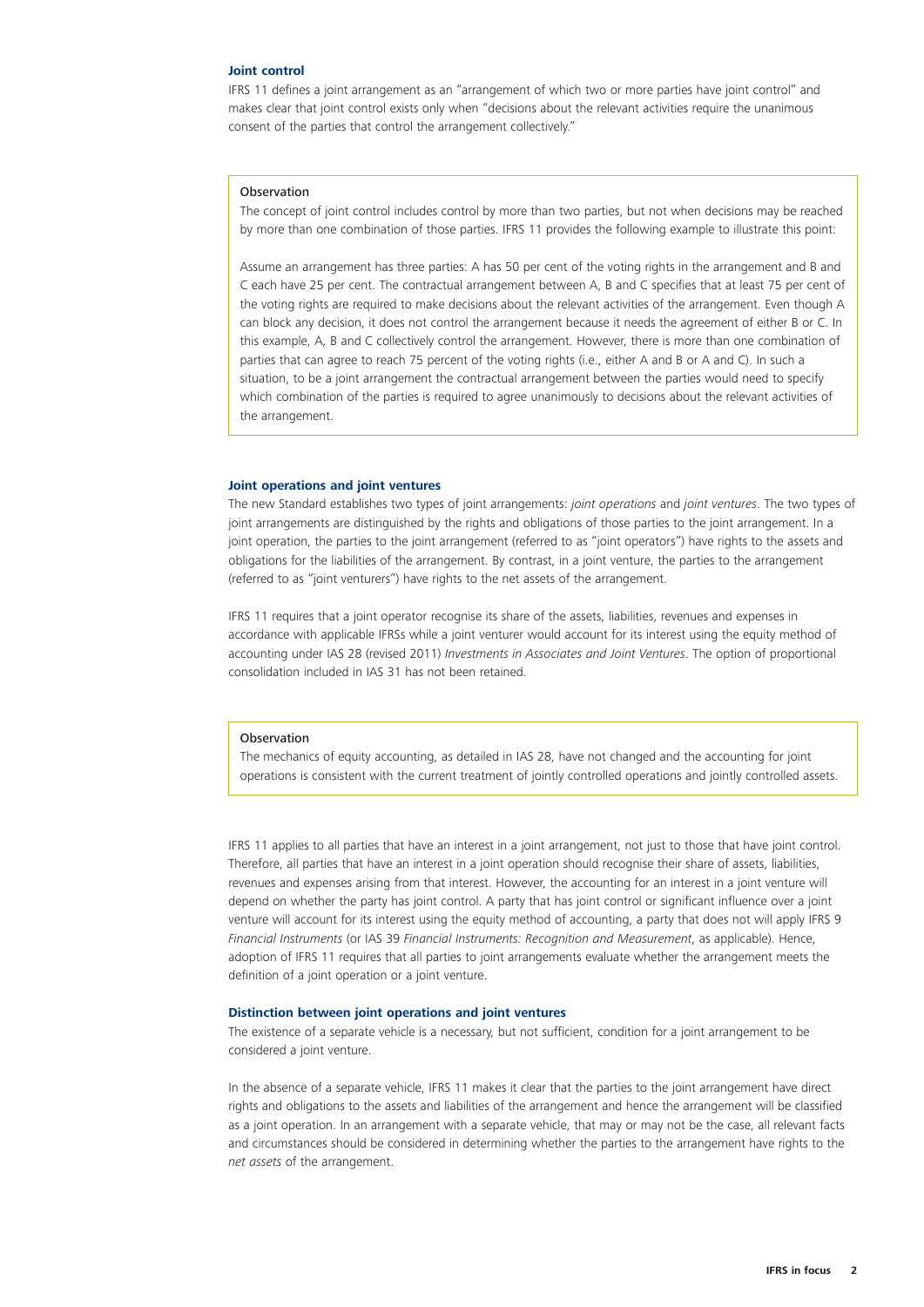#### Observation

This is a significant change from the requirements of IAS 31, which treats the establishment of a separate legal vehicle as the key factor in determining the existence of a jointly controlled entity.

The Standard provides guidance on factors to consider in the identification of a joint venture.

#### *Legal form of the separate vehicle*

A joint arrangement that is conducted through a separate vehicle may offer the investors no limitation on the liability of the parties to that arrangement. This indicates that the joint arrangement is a joint operation. However, a joint arrangement that limits the liability of the parties would not necessarily indicate that the arrangement is a joint venture because the terms of the contractual arrangement or other facts and circumstances may affect whether the parties have limited liability.

#### *Terms of the contractual arrangement*

Contractual arrangements between the parties to the joint arrangement may counteract the legal form of the vehicle. For example, parties may have direct rights to the assets and obligations for the liabilities of the arrangement despite the fact that the legal form of the vehicle would normally shelter the investors from having a direct obligation for its liabilities. This would be the case if the contractual arrangement between the parties establishes that all parties to the arrangement are directly liable for third party claims or establishes a sharing of revenues and expenses based on the relative performance of the parties.

#### *Other facts and circumstances*

When a separate vehicle is used and the terms of the contractual arrangement do not indicate that the joint arrangement is a joint operation, the parties should consider any other relevant facts and circumstances in determining the type of arrangement. For example, if a separate vehicle is formed to hold the assets and liabilities of the joint arrangement and the parties to the joint arrangement are committed to purchase the entire output of the arrangement, this indicates that the arrangement is a joint operation because the parties have rights to all of the economic benefits generated by the assets of the arrangement. Additionally, the parties are required to fund the settlement of the liabilities of the joint arrangement because the arrangement is exclusively dependent on the parties for the generation of cash flows. This also indicates that the arrangement is a joint operation. However, if the joint arrangement was able to sell output to third parties because the joint arrangement would assume demand, inventory and credit risks, this would indicate the joint arrangement is a joint venture.

#### **Observation**

It is possible that an investment that previously met the definition of a jointly controlled entity under IAS 31 will be a joint operation under IFRS 11. Additionally, an investor that previously accounted for an interest in a joint operation under IFRS 9 (or IAS 39 as applicable) because it did not have joint control would be affected upon adoption of IFRS 11 since the investor would have to recognise directly its share of assets, liabilities, revenues and expenses relating to the joint operation.

#### **Separate financial statements**

Joint operations are accounted for in the same manner in the separate financial statements as in the consolidated financial statements (i.e., the investor recognises directly its shares of assets, liabilities, revenues and expenses related to the joint operations).

Joint ventures, like investments in associates and in subsidiaries, are accounted for in the separate financial statements of the venturer either at cost or under IFRS 9 (or IAS 39, as applicable) as permitted by IAS 27.

#### **Disclosures**

The disclosure requirements for entities involved with joint arrangements are established in IFRS 12. Please refer to our IFRS in Focus newsletter on IFRS 12 for further information on this topic.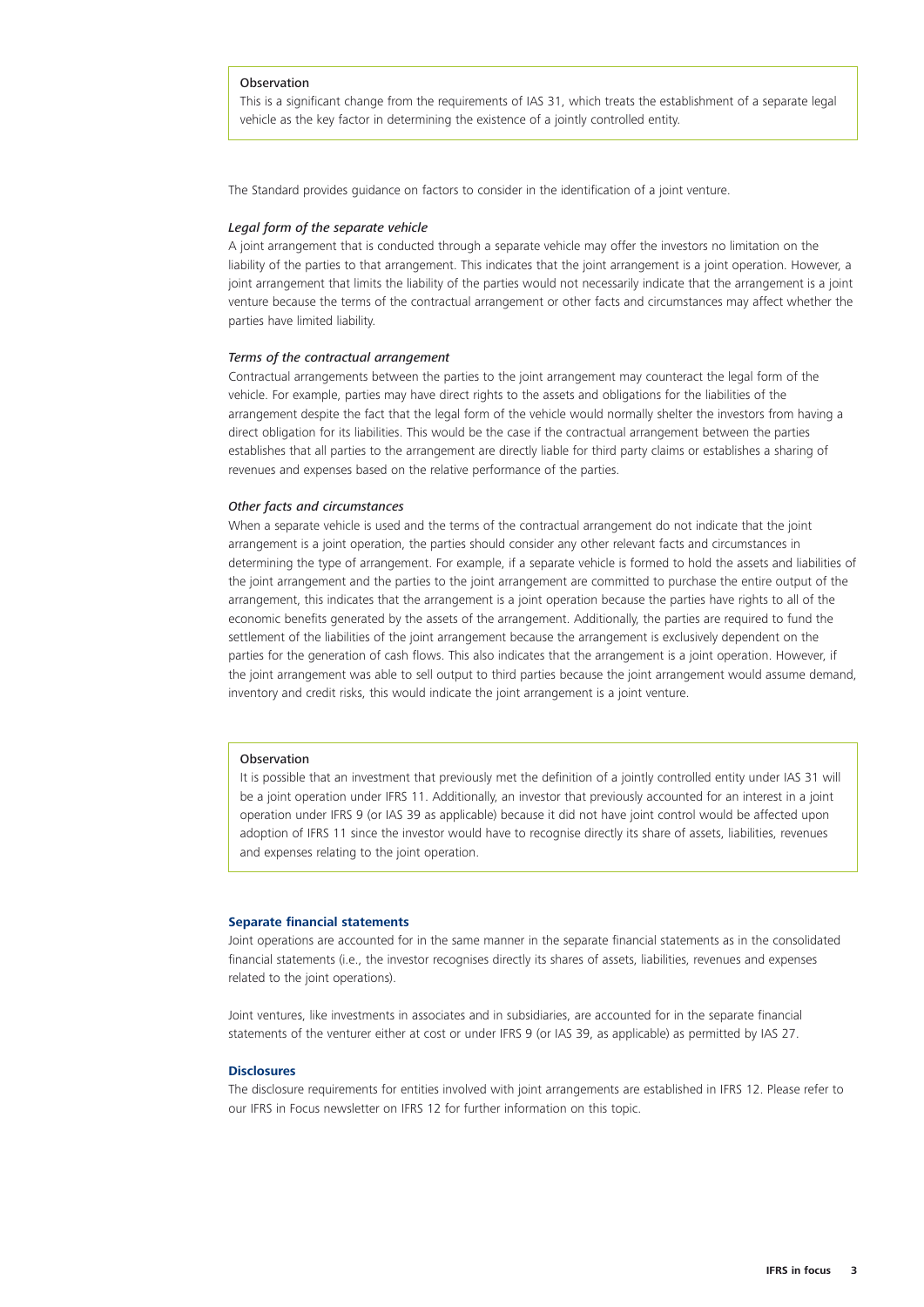#### **Effective date and transition**

IFRS 11 is effective for annual periods beginning on or after 1 January 2013, with early application permitted (so long as IFRS 10, IFRS 12, IAS 27 (2011) and IAS 28 (2011) are adopted at the same time). When adoption of IFRS 11 requires a change in accounting, the impact of the change is calculated as at the beginning of the earliest period presented and the comparative periods are restated.

Adoption of IFRS 11 will require adjustments to the financial statements in two circumstances:

| <b>After</b>                                                                                                                           | Accounting as at the beginning of the earliest period                                                                                                                                                                                                                                                                                                                                                                                                                                                                                                                                           |
|----------------------------------------------------------------------------------------------------------------------------------------|-------------------------------------------------------------------------------------------------------------------------------------------------------------------------------------------------------------------------------------------------------------------------------------------------------------------------------------------------------------------------------------------------------------------------------------------------------------------------------------------------------------------------------------------------------------------------------------------------|
| <b>Before</b>                                                                                                                          | presented                                                                                                                                                                                                                                                                                                                                                                                                                                                                                                                                                                                       |
| <b>IAS 31</b><br><b>IFRS 11</b><br>Jointly controlled entity<br>Joint operation<br>accounted for using the<br>equity method            | • derecognise the equity method investment;<br>• recognise assets (goodwill if any) and liabilities arising<br>from the joint operation;<br>• if the amount of net assets recognised exceeds the<br>carrying amount of the equity method investment<br>derecognised, the excess reduces goodwill to the extent<br>it exists, with any remaining excess recognised against<br>retained earnings; and<br>• if the amount of net assets recognised is less than the<br>carrying amount of the equity method investment<br>derecognised, the difference is recognised against<br>retained earnings. |
| <b>Before</b>                                                                                                                          | Accounting as at the beginning of the earliest period                                                                                                                                                                                                                                                                                                                                                                                                                                                                                                                                           |
| <b>After</b>                                                                                                                           | presented                                                                                                                                                                                                                                                                                                                                                                                                                                                                                                                                                                                       |
| <b>IAS 31</b><br><b>IFRS 11</b><br>Jointly controlled entity<br>Joint venture<br>accounted for using<br>proportionate<br>consolidation | • derecognise assets (including goodwill if any) and<br>liabilities;<br>• recognise equity method investment at the carrying<br>amount of the net assets derecognised; and<br>• perform an impairment test and recognise the<br>impairment loss, if any, as an adjustment of retained                                                                                                                                                                                                                                                                                                           |